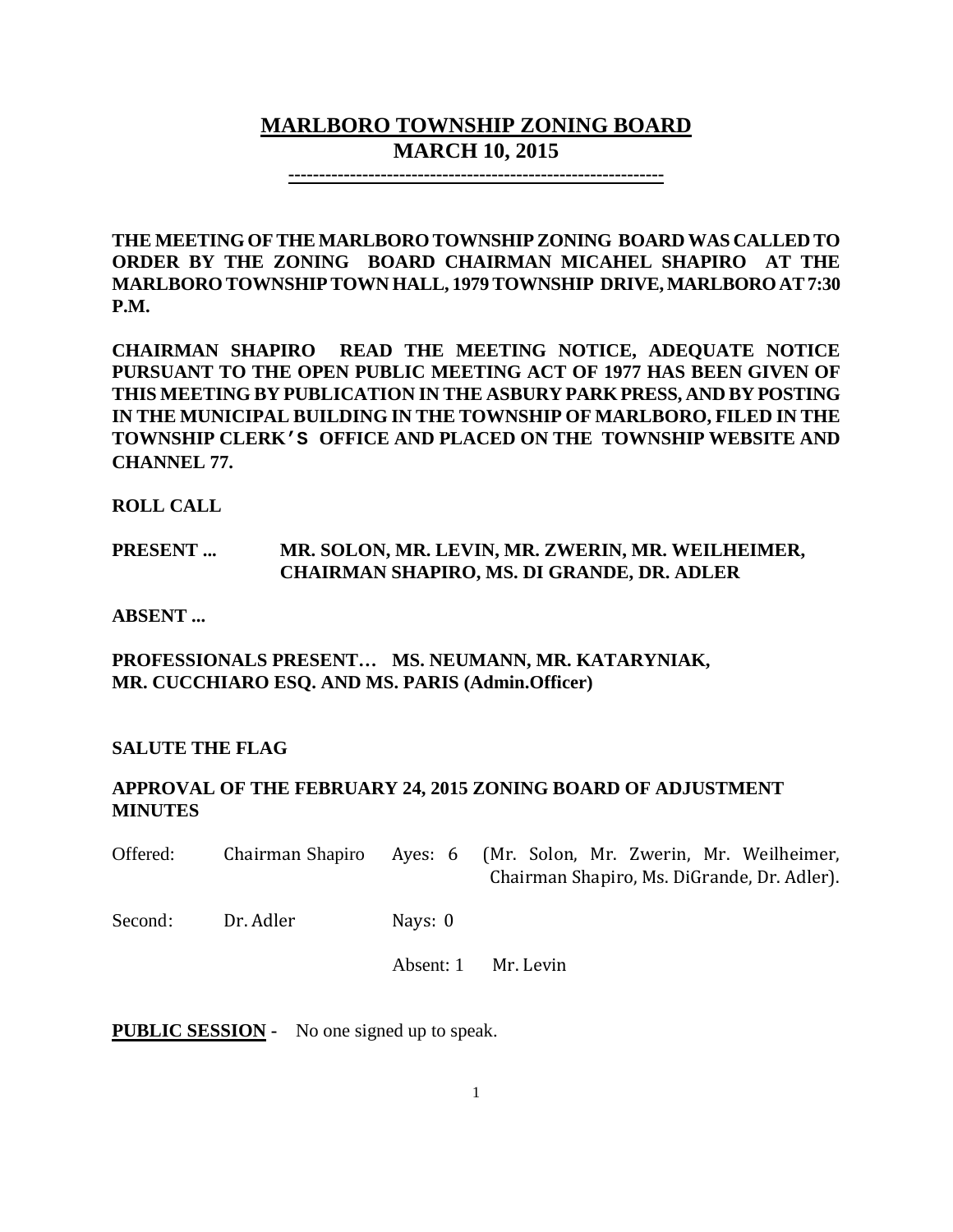## **Z.B. 14-6527 ANDREW AUGUST – Continued Public Hearing for Bulk Variance Approval to construct a 24' x 36' free standing garage at 98 Buckley Road, Block 421 Lot 5, in the R-80 zone**

Andrew August (Applicant) was sworn in and gave testimony. Mr. August stated that he would like to have a garage to store his car. Chairman Shapiro asked if any re-grading will be done on the property, Mr. August responded, "no".

### **PUBLIC -**

**Keith Eldridge – 104 Buckley Road voiced his concerns regarding the size of the garage and** rain water runoff.

Ms. Neumann P.E. (Board Engineer) asked if the proposed garage will have gutters. Mr. August responded "no." Ms. Neumann asked if the applicant will be able to install gutters to a drywell system. Mr. August responded, "that's a great expense to install drywell systems... the house doesn't have a drywell system."

### **In workshop**

Offered: Chairman Shapiro

Second: Mr. Solon

Mr. Solon has some concerns with lighting and runoff. Mr. Solon is in favor of shrubs being installed to create a buffer for the neighboring property. Mr. Zwerin also has concerns with lighting and runoff. Mr. Zwerin would like to see some shrubbery as a buffer. Mr. Weilheimer is abstaining from this application due to not hearing the full testimony. Ms. DiGrande stated that as long as the runoff and buffer is addressed, she is in favor of this application. Dr. Adler suggested that the applicant make the garage smaller. Dr. Adler would like to see shrubs  $\&$ gutters installed**.** Dr. Adler would also like to know what he is doing with his cars now. Chairman Shapiro has concerns with the water runoff and would like to see that addressed.

### **Out of Workshop**

Offered: Chairman Shapiro

Second: Dr. Adler

Mr. August stated that when he purchased this property he removed six 20 yard containers of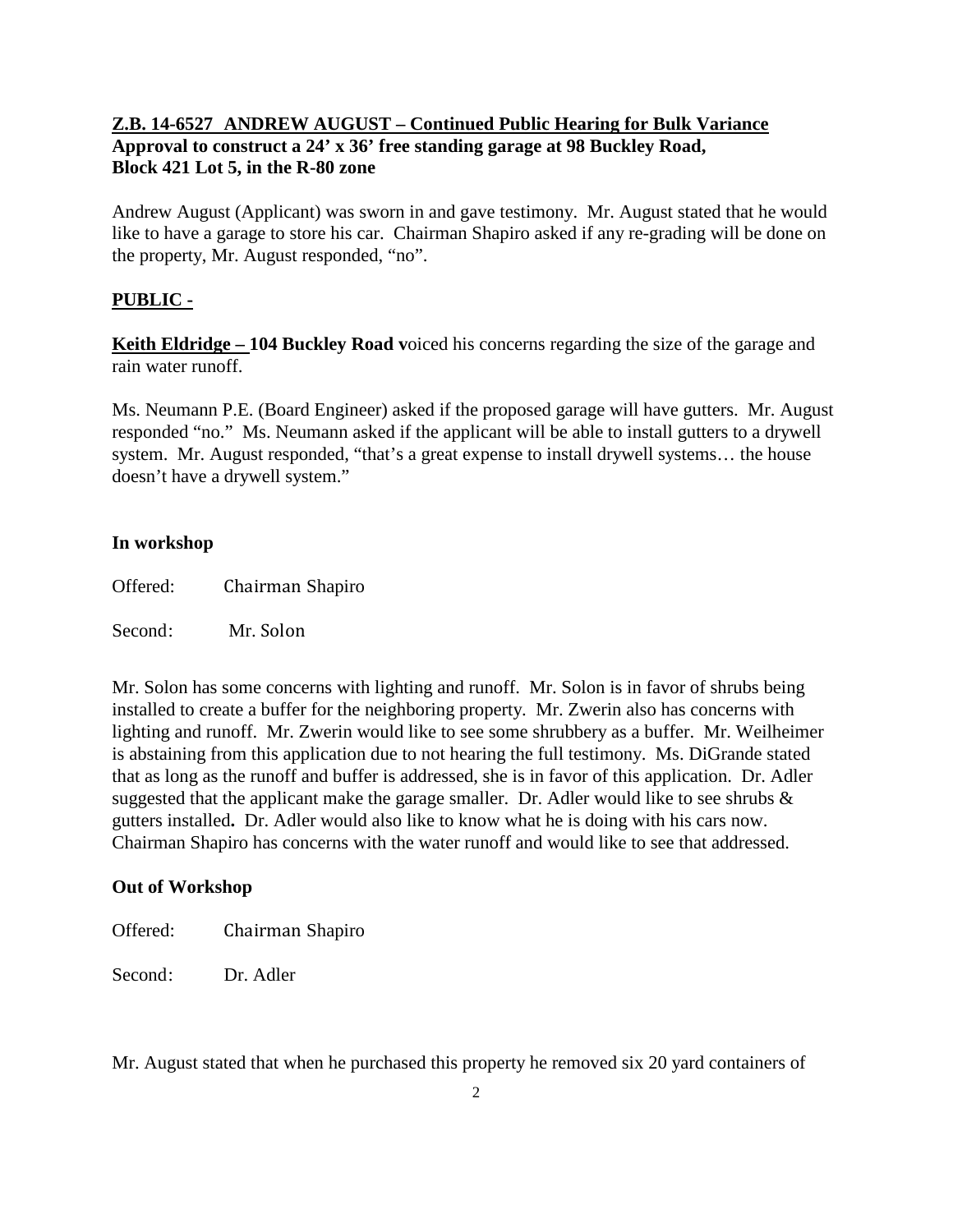garbage off this property. The property was in terrible shape, all the trees were down. The property was abandoned and the bank owned it. Mr. August stated, "I've done nothing but improve this property, and the neighbor knows it." Mr. August stated he has no problem with reducing the size of the garage, he's just trying to avoid a large engineering bill.

### **In workshop**

.

Offered: Chairman Shapiro

Second: Mr. Solon

Chairman Shapiro suggested that the board grants the application as it is proposed with a water remediation system as well as a landscape buffer to be determined and approved by CME (board engineer). All Board member's were in agreement with the Chairman.

#### **Out of Workshop**

Offered: Chairman Shapiro

Second: Ms. DiGrande

### **A motion in the affirmative**

| Offered: | Chairman Shapiro | Ayes: 5 (Mr. Solon, Mr. Zwerin, Chairman Shapiro,<br>Ms. DiGrande, & Dr. Adler). |  |  |
|----------|------------------|----------------------------------------------------------------------------------|--|--|
| Second:  | Mr. Zwerin       | Nays: 0                                                                          |  |  |
|          |                  | Mr. Levin, Mr. Weilheimer<br>Abstained: 2                                        |  |  |

### **Z.B. 14-6528 ERIC PARETS - Continued Public Hearing for Bulk Variance Approval to construct a 400 sq. ft. addition to existing home, which exceeds permitted lot coverage for principal structure at 10 Wabash Road, Block 234 Lot 11, in the R-30/20 zone**

Eric Parets (Applicant) and Chester DiLorenzo P.E Midstate Engineering was sworn in and gave testimony. Mr. DiLorenzo gave a description of the property as well as the proposed project. Mr. DiLorenzo stated that the applicant would like to reduce the size of the proposed addition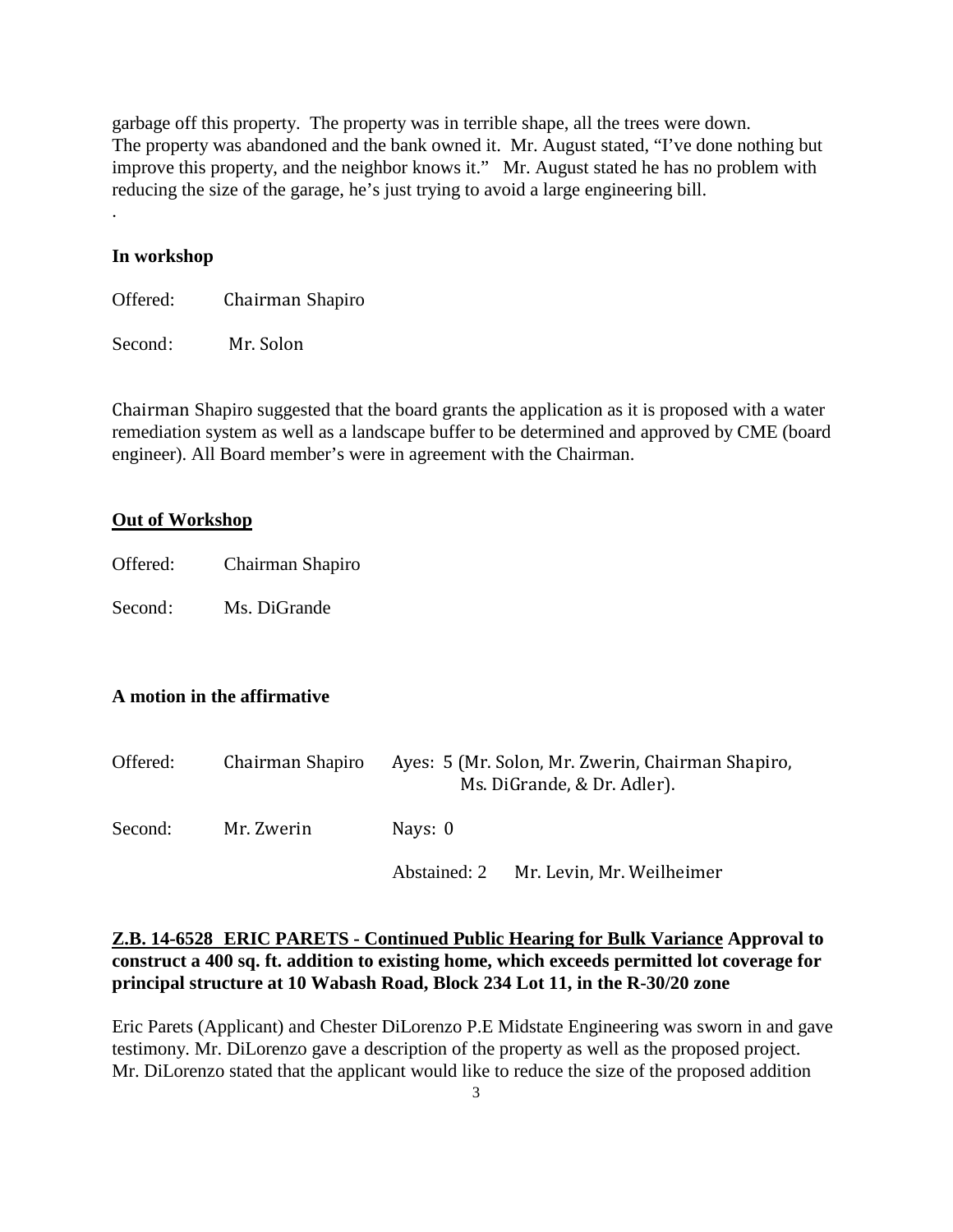from 20 x20 to 14 x 20. Mr. DiLorenzo also stated that after reviewing CME's report, the applicant would be willing to install a recharge trench do to good permeability is close to the surface, and will submit any information Ms. Neumann would require regarding amending the proposed application. Chairman Shapiro asked if the applicant is proposing a bathroom in the addition. Mr. Parets responded no. Reducing the size of the proposed addition brings the dwelling coverage to 13.15% where 11% is allowed, and total building coverage will be 21.76%. The height of the addition will be 10.7' (feet). Dr. Adler

## **PUBLIC –**

.

**Eric Salant - 9 Vernon Rd** has concerns with the water runoff from the applicant property to his property. Mr. Weilheimer asked Mr. Salant,"If the application does not get approved, how does it help you? They're going to put in some sort of a system at this point to try to mitigate

**Robert Devine - 8 Wabash** has concerns with the trees on the applicant's property line.

**Pingfei Maa - 14 Wabash** has concerns with the size of the addition

Mr. DiLorenzo stated that he feels that the addition will mitigate some of these conditions. The applicant will be installing gutters and they will be installing a drainage system. Mr. DiLorenzo stated that the property backing the applicant is the recipient of water runoff from multiple properties, not just from the applicants.

The applicant will submit a revised plan reflecting the changes to the addition as well as the drainage system.

**This application is being carried to the meeting of April 14, 2015, without further notice.**

## **Z.B. 14-6526 AVA'S BRICK OVEN AGPC CATERING – Continued Public Hearing for Use Variance Approval to add an outside refrigeration unit and extra storage space upstairs, located at 47 Tennent Road, Block 149 Lots 2 & 2.01, in the OPT-2 zone**

Lawrence Centanni, Esq. introduced the application to the board.

John Ploskonka P.E. P.P. was sworn in and gave testimony. Mr. Ploskonka stated that the applicant originally intended to use the basement for storage, but found out that it was not possible to do so. The applicant would like to add storage space on the second floor as well as a refrigeration unit outside to conserve space within the building.

Michael Testa Architect was sworn in and gave testimony. Mr. Testa stated that the sole purpose